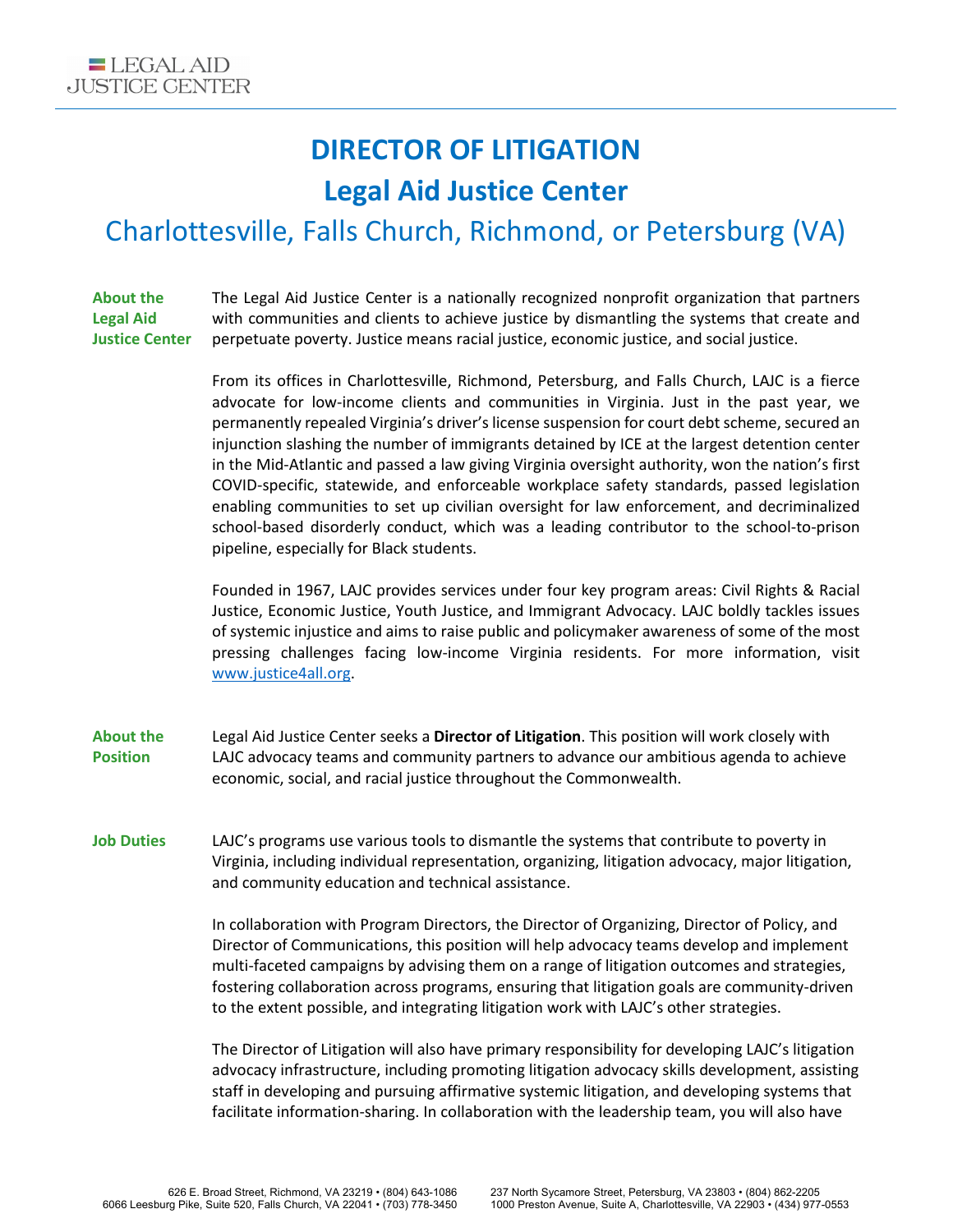primary responsibility for ensuring that staff receive any necessary trainings, mentorship, and technical assistance on legislative and administrative advocacy.

Finally, the Director of Litigation will serve as a key member of LAJC's leadership team, which advises the Executive Director as she decides organizational priorities for all programmatic work and provides stewardship of organizational resources.

**Required Qualifications** We're seeking candidates who excel at working effectively in teams and communicating across lines of identity and difference.

- Strong commitment to social, economic, and racial justice
- A track record of developing and leading systemic litigation at state or federal levels
- Mission-aligned experience (work or lived) partnering with and advocating in lowwealth communities and communities of color
- Strengths in organization, time management, oral and written communications, and demonstrating initiative
- Willingness to work a flexible schedule that may include evening and weekend events, as well as travel (primarily within Virginia)
- Membership in the Virginia State Bar, or eligibility and willingness to become a member of the VSB promptly – either by passing the bar exam, or meeting requirements to "waive" into bar membership without taking the bar exam. (Note that new Virginia Supreme Court Rule 1A:9 allows most lawyers who have practiced continuously in another jurisdiction for *two years* to become members of the VSB if they practice for Virginia legal aid organizations (like LAJC) under a "Legal Aid Counsel Certificate.") LAJC provides bar study leave.

| <b>Preferred</b><br><b>Qualifications</b> | Significant (10+ years) litigation experience at state or federal levels<br>Management experience<br>Familiarity with organizing campaigns and/or community lawyering<br>$\bullet$<br>Experience working with lawyers and/or familiarity with legal advocacy<br>$\bullet$<br>Prior advocacy experience (work or lived) using an explicit race equity lens<br>$\bullet$ |
|-------------------------------------------|------------------------------------------------------------------------------------------------------------------------------------------------------------------------------------------------------------------------------------------------------------------------------------------------------------------------------------------------------------------------|
| <b>Location</b>                           | This role will be based in our Charlottesville, Falls Church, Richmond, or Petersburg offices.<br>Travel within Virginia will be required.                                                                                                                                                                                                                             |
| <b>Application</b><br><b>Deadline</b>     | July 2, 2022. We accept applications on a rolling basis and encourage candidates to apply as<br>soon as possible.                                                                                                                                                                                                                                                      |
| <b>Salary</b>                             | Salary range is \$90,000 to \$115,000 based on years of relevant experience and LAJC's formal<br>salary scale, upward 12% cost-of-living adjustment is available for positions based in Falls<br>Church.                                                                                                                                                               |
| <b>Benefits</b>                           | Our mission is compelling, and our team members are passionate about their work, and so<br>we recognize the need to provide generous benefits and encourage rest and a healthy work<br>environment. For example, we provide:                                                                                                                                           |
|                                           | Generous paid time off every year, including 3 to 6 weeks of vacation, 12 days of health<br>$\bullet$<br>leave, 6 weeks parental leave, and 14 holidays (not including bonus holidays/rest days<br>allocated as needed)                                                                                                                                                |